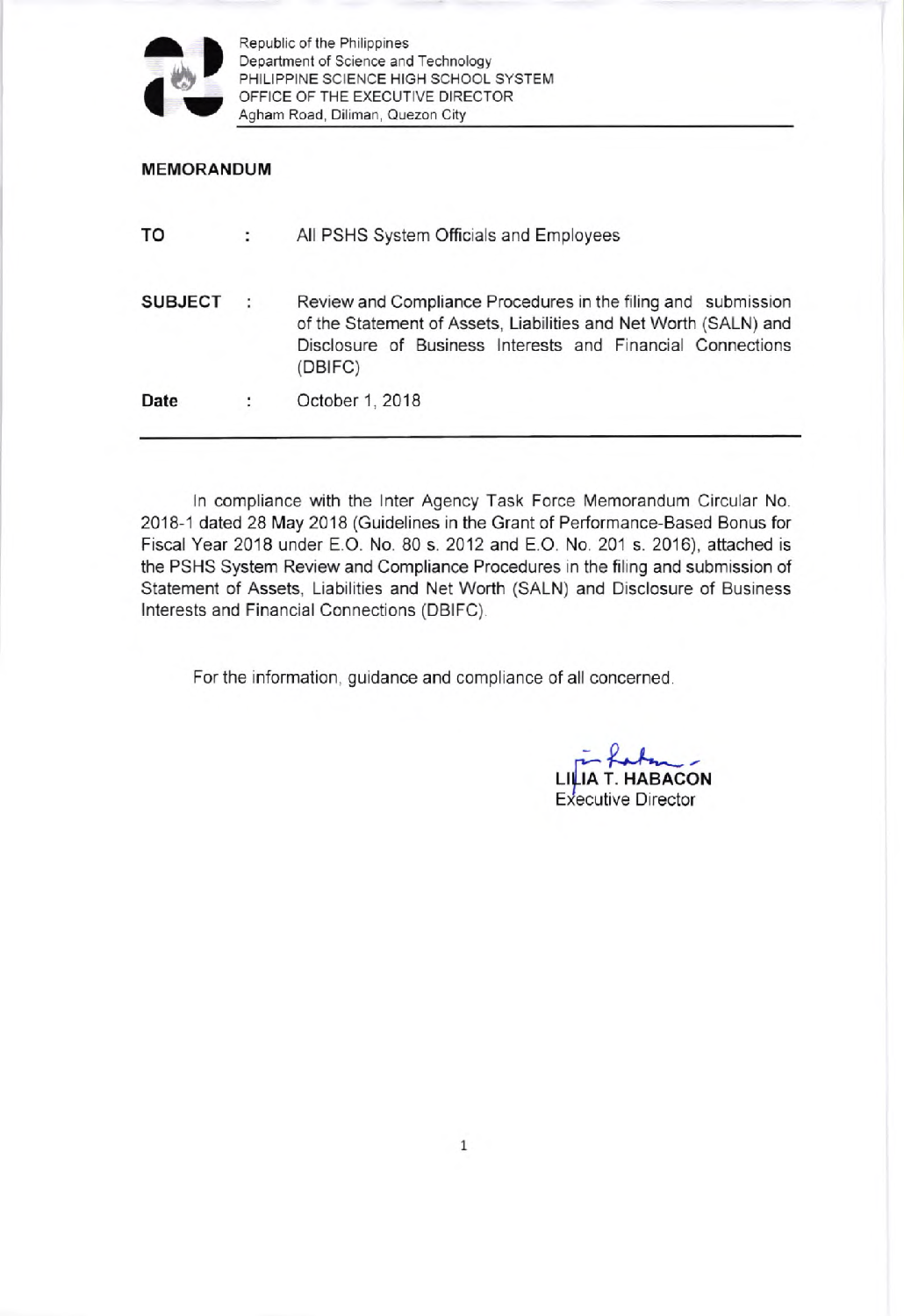

Republic of the Philippines Department of Science and Technology PHILIPPINE SCIENCE HIGH SCHOOL SYSTEM

# REVIEW AND COMPLIANCE PROCEDURES IN THE FILING AND SUBMISSION OF STATEMENT OF ASSETS, LIABILITIES AND NET WORTH (SALN) AND DISCLOSURE OF BUSINESS INTERESTS AND FINANCIAL CONNECTIONS (DBtFC)

## 1.0 OBJECTIVE

1.1 To ensure the PSHS System's compliance with the requirement to accomplish and file under oath their Statement of Assets and Liabilities and Net Worth and Disclosure of Business lnterests and Financial Connections pursuant to RA 6713 "Code of Conduct and Ethical Standards for Public Officials and Employees."

#### 2.0 scoPE

All PSHS System public officials and employees occupying regular plantilla positions as well as those under temporary status, except those who serve in an official honorary capacity, without service credit or pay, temporary laborers or casual or temporary and contractual workers.

#### 3.0 POL|C|ES

3.1 Rule Vlll of the Rules lmplementing RA 67'13 mandated the establishment of procedures for the review of the SALN to determine if it has been properly accomplished, designate officials authorized to render any opinion interpreting the provisions on the review and compliance procedures and determine whether a statement has been properly filed.

3.2 Pursuant to CSC Resolution No. 1300455 Re: Review and Compliance Committee for the Statement of Assets, Liabilities and Net Worth (SALN) <sup>a</sup> SALN Review and Compliance Committee (Committee) is constituted in the Office of the Executive Director and the PSHS Campuses. The Committee is authorized to receive the SALN and to evaluate if the same has been submitted on time, complete and in proper form;

### 4.0 PROCEDURES

| Responsibility                                       | Activity                                                                   |  |  |
|------------------------------------------------------|----------------------------------------------------------------------------|--|--|
| <b>Executive Director/</b><br><b>Campus Director</b> | Constitute a SALN Review<br>and<br>Compliance Committee in accordance with |  |  |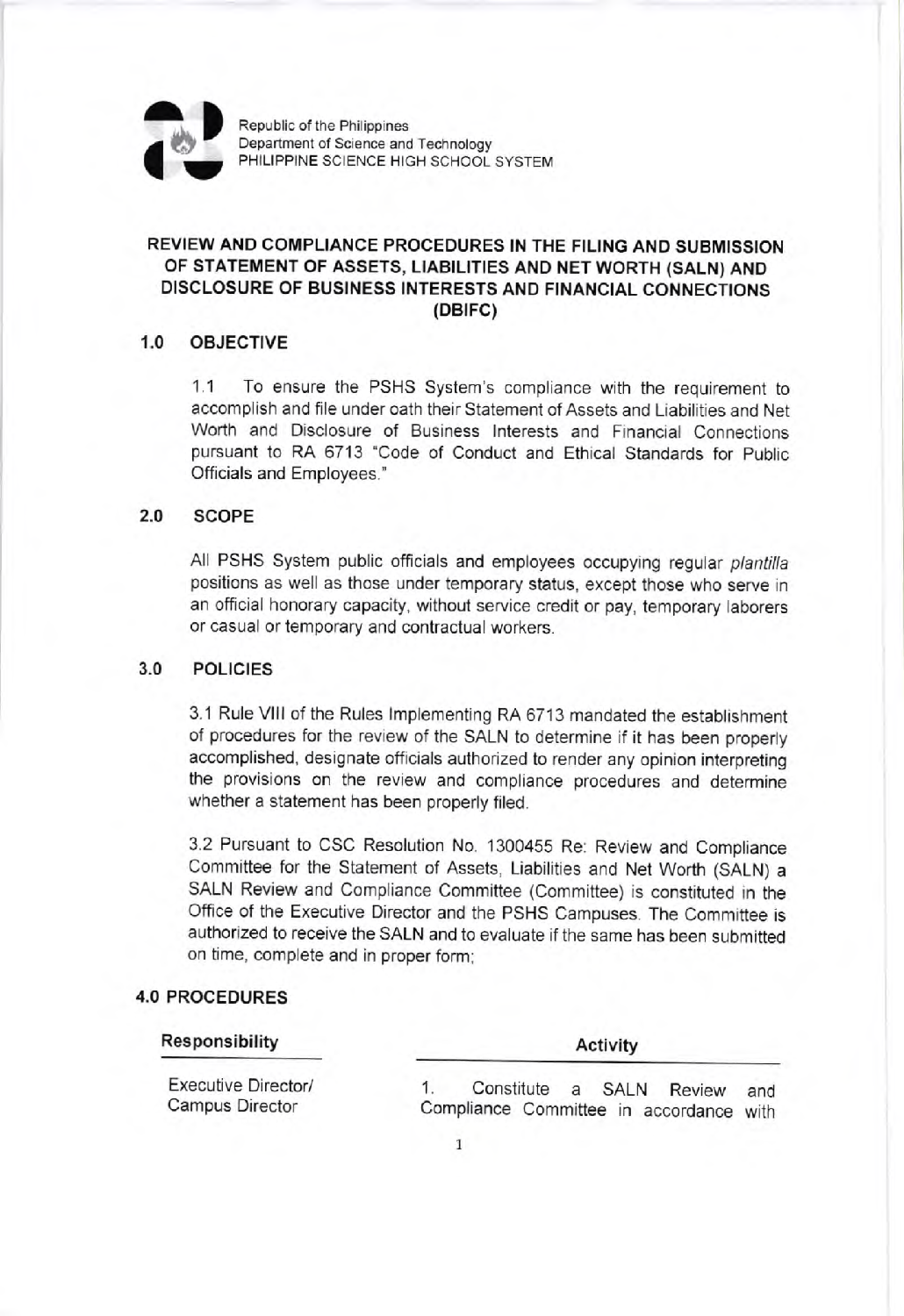CSC Resolution No. 1300455 promulgated on March 4, 2013.

All PSHS System public officials and employees occupying regular plantilla positions, as well as officials and employees<br>under temporary temporary status except those who serve in an<br>official honorary capacity, without service credit or pay, temporary laborers and casual or temporary and contractual workers

2. Fill in all applicable information and/ or make a true and detailed statement in their SALNs. ltems not applicable to the filer should be marked N/A (Not applicable).

Assets and/or properties acquired, donated or transferred in the name of the filer for <sup>a</sup> particular year, but were not declared on his/her SALN for that year, as the same came to his/her knowledge only after he/she has filed, corrected and/or submitted his/her SALN, must be declared or reflected in the filer's next or succeeding SALN.

3. File under oath three (3) original copies of their SALNs and Disclosure of Business lnterests and Financial Connections to the Finance and Administrative Division (FAD) Chief/ Supervising Administrative Officer (SAO) for the PSHS Campuses within:

a. Thirty (30) working days after assumption of office, statements of which must be reckoned as of his/her first day of service;

b. On or before April 30 of every year thereafter, statements of which must be reckoned as of December 31 of the preceding year.

c. Within thirty (30) days after separation from the service, statements of which must be reckoned as of his/ her last day of office.

ln case husband and wife are both required to file their SALN and they prefer to submit via joint filing, the original or a certified true copy shall be submitted.

Executive Director, Campus Directors or those authorized by the Head of Agency

4. Administer the oath required in the SALN Form.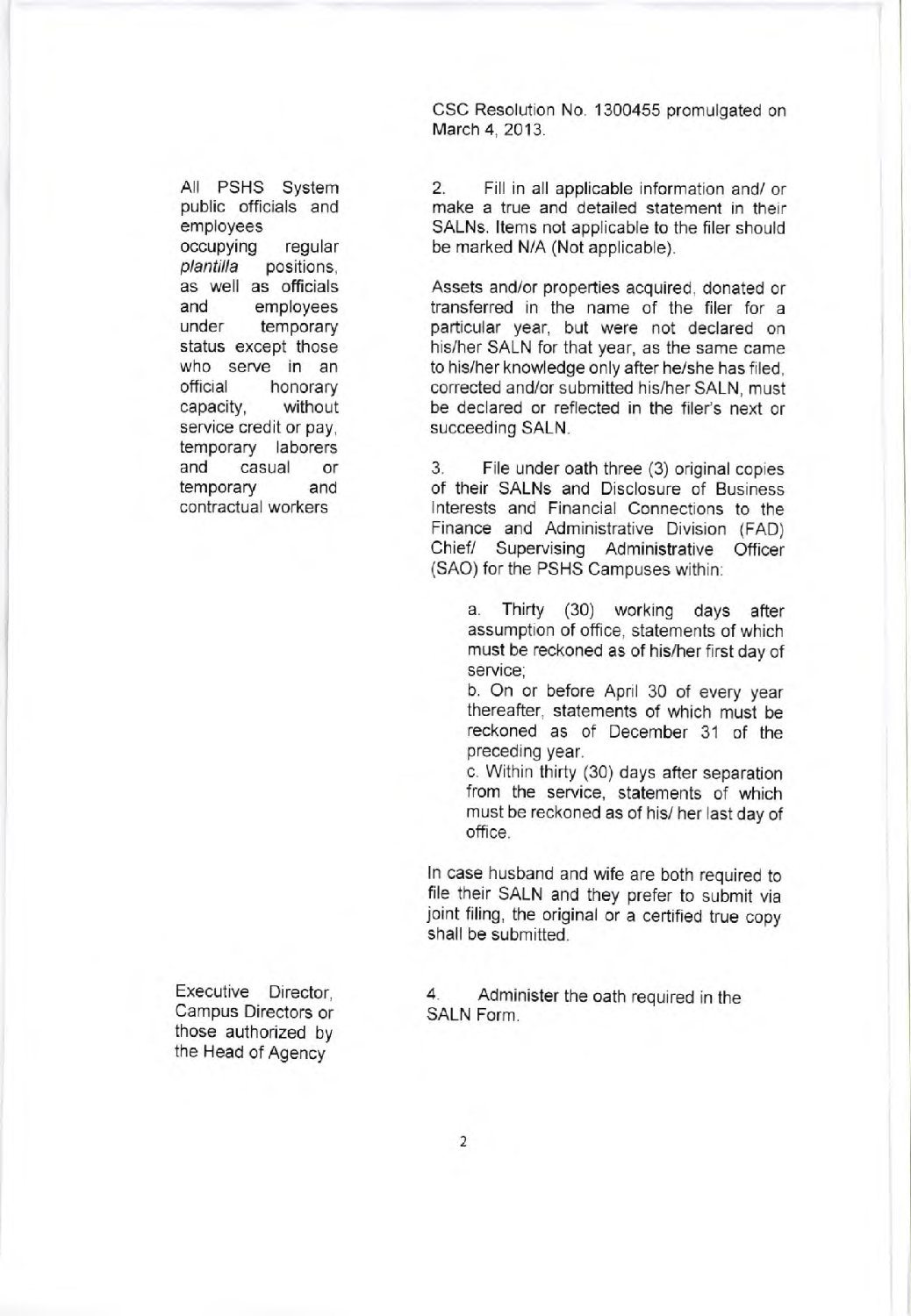HR Officer

SALN Review and **Compliance Committee** 

Executive Director or Campus Director

Persons who have incomplete data in their submitted SALN and DBFIC or persons who did not submit a SALN and **DBFIC** 

<sup>H</sup>R Officer

5 Forward the submitted SALNS within three (3) working days after the set deadline to the SALN Review and Compliance Committee.

6. Within three (3) working days upon receipt of the SALN and DBIFC forms, convene and evaluate the submitted forms to determine whether all the applicable information or details required are provided by the filer.

Submit the list of employees in alphabetical order, who: a.) filed their SALNs with complete data; b.) filed their SALNs but with incomplete data; and c) did not file their SALNs to the Executive Director or Campus Director.

7. Within five (5) working days from receipt of the List from the SALN Review and Compliance Committee, issue a Compliance Order requiring those who have incomplete data in their SALN to correct/ supply the desired information and those who did not file their SALNs to comply within a non-extendible period of thirty (30) days from receipt of the Order.

8. Correct/ supply the desired information or file their SALNs within a non-extendible period of thirty (30) days from receipt of the Compliance Order.

9. Submit an original copy of the SALN, the Summary List of SALN Filers, List of Employees who did not file their SALN and Certification from the SALN Review and Compliance Committee on or before June 30 to the Civil Service Commission for employees under the Office of the Executive Director and Main Campus and to the Deputy Ombudsman (Luzon, Visayas, Mindanao) in the case of PSHS Campuses.